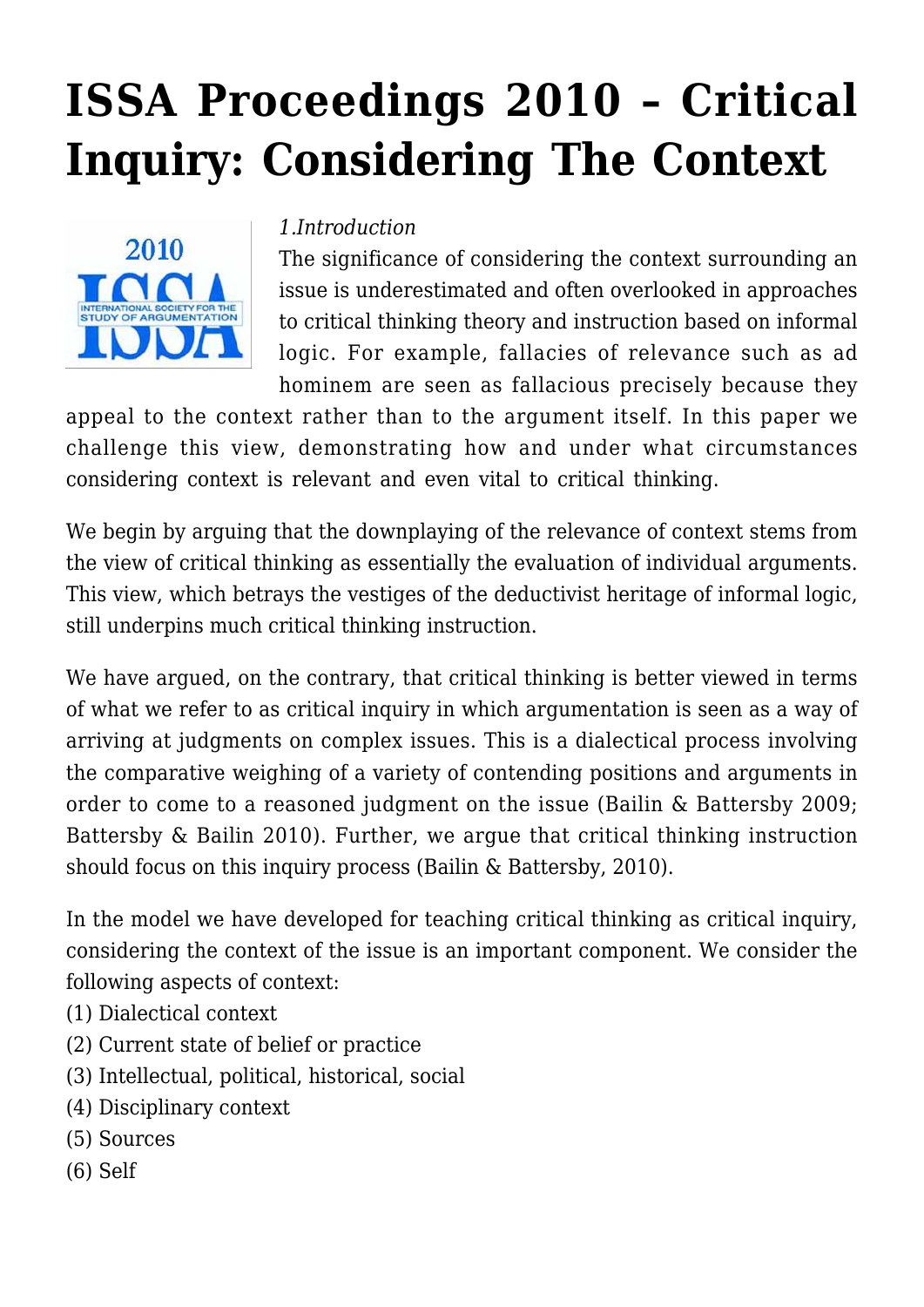*2. The Role of Various Contexts*

(1) Dialectical context

The dialectical context includes the debate around an issue, both current and historical. A knowledge of the dialectical context is centrally important because reaching a reasoned judgment involves more than simply evaluating a particular argument. Rather, it involves making a comparative assessment of the relative strengths and weaknesses of the competing views.

To see the importance of considering the history of an arguments, consider the following example. This is a standardization of an argument written by a "lifer" in the Michigan prison system (from Johnson & Blair 2006):

Conclusion: We should not reinstate capital punishment in Michigan.

P1. We have capital punishment in 38 states and their statistics show no significant decrease in capital crimes.

P2. The  $1<sup>st</sup>$  degree murderer is least likely to repeat.

P3. The 1<sup>st</sup> degree murderer is most likely to repent.

P4. Nationwide, corrections officials report that lifers are the best prisoners and stabilizers in their prisons.

Some individuals, upon seeing this argument, may initially judge many or even all the premises as irrelevant because they are unaware of the history of the debate about capital punishment. Whereas they usually seem to know the retribution argument, they often do not have the background knowledge of the argument about the alleged deterrent effect of capital punishment or the argument that lifers will produce mayhem in the prisons since there is no further punishment they can suffer. As a result, they fail to see the relevance of the statistics in premise P1 or the relevance of the remark in premise P4 about the contribution that lifers make to prison stability. More sophisticated readers will know about these debates and bring that knowledge to bear on understanding and evaluating the argument.

In addition, the question of premise acceptability is dependent on the reader's awareness of the debate. The fact that capital punishment fails to deter murder has been quite widely accepted for many years. This means that people who know the history of the debate would be inclined to accept premise P1. But for those unaware of the history of this argument, premise P1 may seem counter intuitive and unacceptable.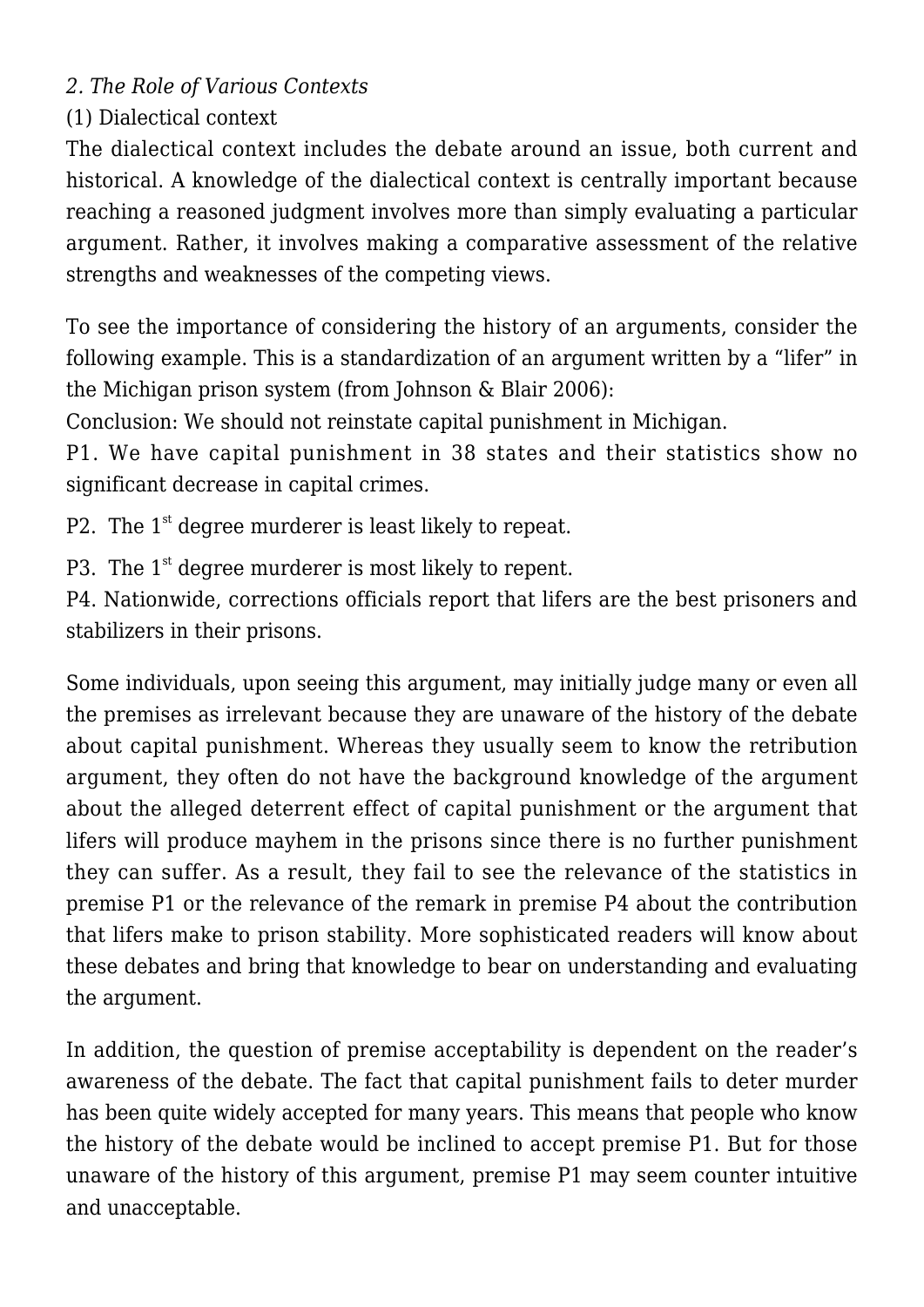Sophisticated readers use their awareness of the history of the debate all the time, but this awareness needs to be made self conscious to enhance reasoning and to teach it. The tendency of critical thinking instruction to extract arguments from their context ignores the methods that sophisticated reasoners use to evaluate arguments. In addition, such an ahistorical approach often results in arguments and insights being underappreciated. If you are unaware of the dialectical context of Newton's, Darwin's, or Descartes' theories, you will probably not appreciate the depth of the insights contained in their arguments. Appreciating philosophical arguments involves understanding the dialogue that has transpired between historical interlocutors, sometimes over millennia.

Perhaps under the influence of the paradigm of the natural sciences as ahistorical disciplines,  $20<sup>th</sup>$  century analytical philosophy tended to minimize the importance of the historical embedding of arguments and an account of their history. While the validity of an argument cannot depend on the history of the debate in which it arose, the understanding of and credibility of the argument (and conclusion) can. The first questions given any argument that passes *prima facie* evaluation should be, "What is the history of this debate? What are the counter arguments?"

This is as true for scientific inquiry as it is for philosophical or public policy debate. In science, the current standing of a theory or claim determines the initial burden of proof of a new or counter claim. Without knowing the history of a scientific inquiry, one cannot make a reasonable assessment of the new claim.

# *(2) Current state of practice or belief*

An understanding of the current state of belief or practice surrounding an issue may reveal what is significant or contentious about the issue. It may also help to establish where the burden of proof resides and thus how strong alternative views and opposing reasons need to be in order to seriously challenge the prevailing consensus or practice.

To see the relevance of current states of belief or practice, consider what Canadians discussing the legalization of marijuana need to know. They need first to understand the current legal situation, including the fact that drug laws are not under provincial but rather federal jurisdiction. Without realizing this, one of our students made the unjustified argument that if marijuana were legalized, then "dopers" from the rest of Canada would flock to Vancouver. To make a reasonable evaluation of the consequences of not de-criminalizing, it is also important to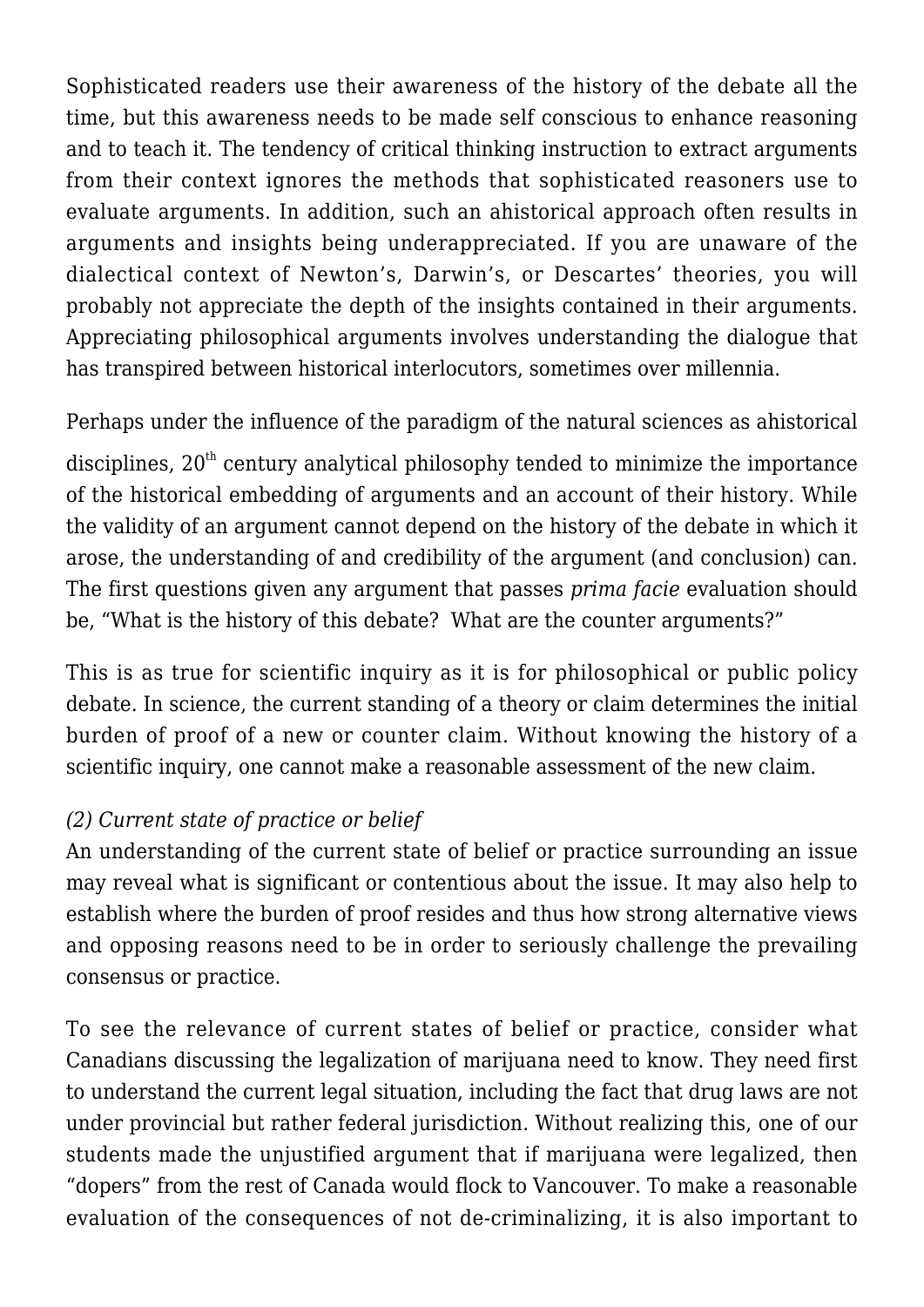know the number of people convicted of possession every year in relation to the number of users. In addition, one should be aware of the popular belief, widely promoted by governments, that marijuana is a "gateway drug." Knowing that governments generally oppose legalization means that government websites, normally more or less reliable sources of information, should be viewed with a critical eye.

Consider also the case of individuals evaluating the strength of the argument for raising the minimum wage. In order to make a reasoned judgment, they would need to know the wage in other jurisdictions, when the minimum wage was last raised in their location and by how much, the effect of inflation on wages, costs of living, etc.

As another example, in discussions regarding the provincial imposition of a carbon tax in the province of British Columbia last fall, most citizens did not know anything about the idea of pricing externalities (costs that are not charged through the market system). For most, it was just another tax grab. Some individuals, although they supported the idea of a carbon tax to reduce car usage, found it unintelligible that the tax was not used to support public transport. One could agree with them that the tax should have been used for this purpose, but to actually understand the pros and cons of the tax, they had to understand the political logic of pricing externalities and revenue neutral tax shifts. Without these concepts, they could not make a truly reasoned judgment about the tax.

# *(3) Intellectual, political, historical and social contexts*

Understanding the intellectual, political, historical and social contexts surrounding an issue can aid us in understanding and interpreting arguments and can reveal assumptions underlying arguments and positions. In addition, in the case of practical judgments, factors relating to the political, historical and social contexts (such as social consequences) play a crucial role in the evaluation of positions.

As an example of the way the larger social context is relevant to argument evaluation, consider the debates about separatism in Canada. One cannot understand or appreciate the debates without knowing the historical origins of the issues (i.e., that there were two founding countries, Britain and France and that Canada was created as a negotiated country which would respect its two different cultural and national bases). People who naively wonder why Quebec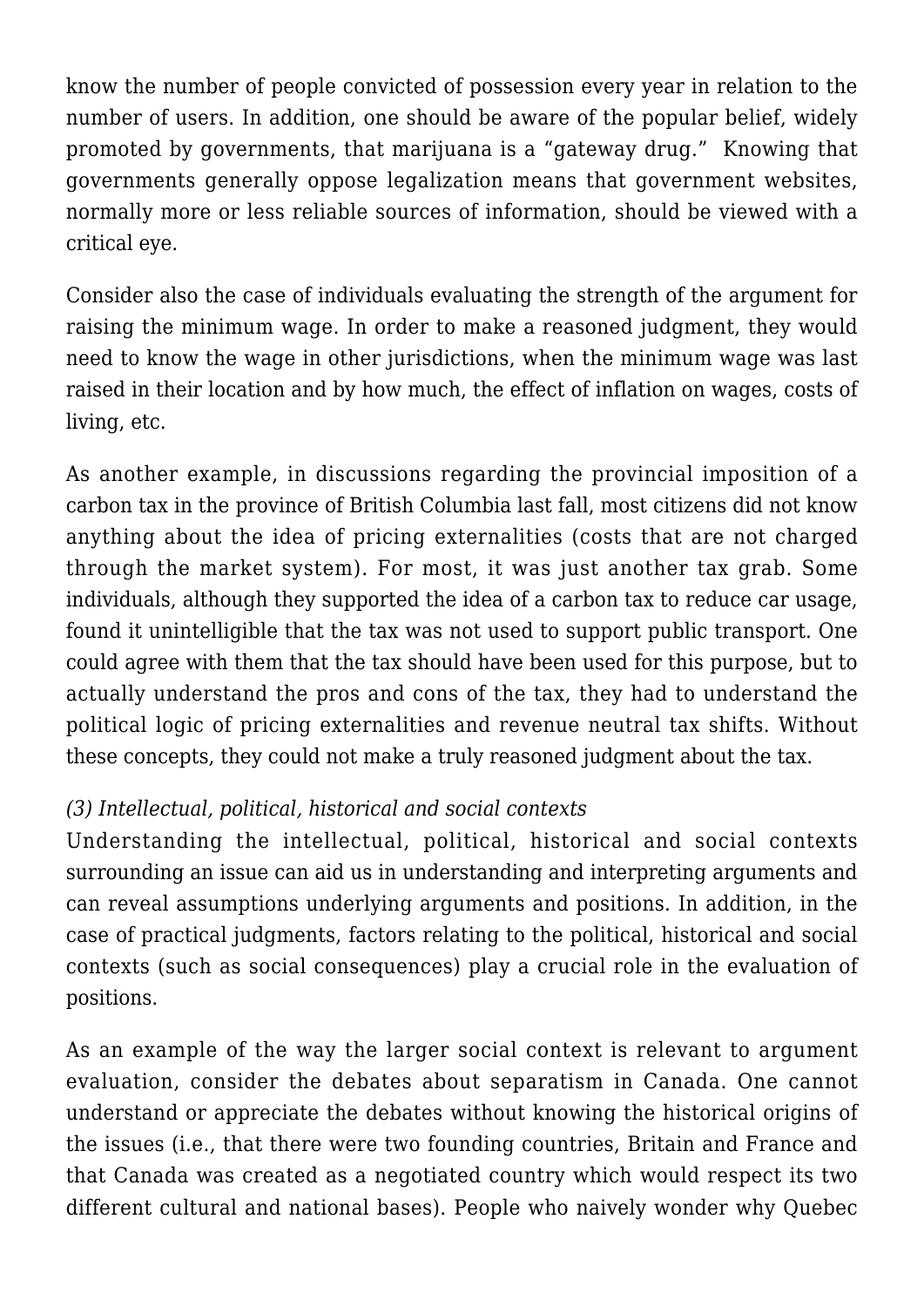should have special status fail to understand this history. Of course, one cannot argue that because a particular political arrangement has a history, it must be accepted. But to argue against such arrangements is to bear the burden of proof (often a very significant one). Even if one supports a more egalitarian idea of citizenship, the challenges of getting to such a state, given the history, is relevant to the deliberation on the issue. When former Canadian Prime Minister Pierre Elliott Trudeau argued for ending the Indian Act based on a typically liberal stance that ethnicity should not influence one's citizenship status, he was forced to quickly reverse his position in light of the historical basis of native relations and the reality of native living conditions. Arguments for the equal treatment of all sound morally and politically plausible until one comes up against the social realities to which this principle is to apply. Interestingly, the Canadian Charter of Rights and Freedoms, which is similar in many ways to the U.S. Bill of Rights, specifically allows for equality rights to be overridden for the purpose of social improvement.

We might compare our political and cultural world to a natural landscape. Every natural landscape is a product of historical processes, both geological and biological. But the current landscape also needs to be understood in terms of ecology – the current relationships among the various biological components.

The social/political world in which we live also has a formative history and a sustaining social ecology. This world has been shaped by historical processes and is maintained by a web of social relations. Why is marijuana illegal and not alcohol? Besides the beliefs adumbrated above, the history of marijuana prohibition is linked to the prohibition of serious addictive drugs. It is also connected to the fact that when criminalization began, marijuana's dominant use in the U.S. was by new Mexican immigrants (Bonnie & Whitehead, 1970). A relevant social fact is that at this point in time there is an enormous governmental and police investment in drug prohibition. It is also relevant that the primary users are a somewhat marginalized group – young people. Such facts help account for the drug's current legal status and should not be ignored in any debate on the issue.

Any debate about social policy must also take into account the likely consequences of policy implementation. To return to the marijuana debate, one of the likely consequences of legalization is that marijuana use would increase. Another likely consequence is that the sale of marijuana could generate tax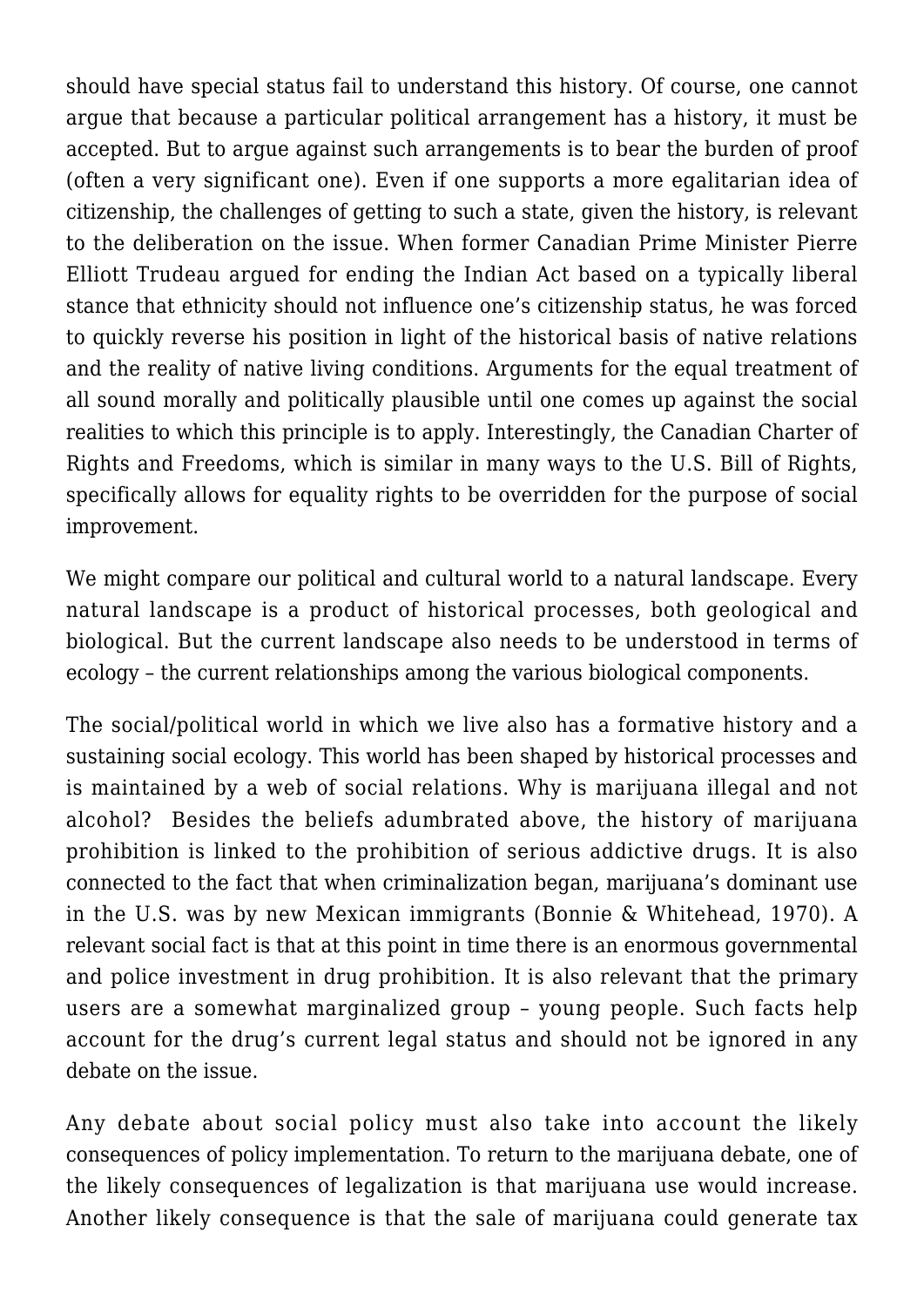revenue. A third likely consequence is that the deployment of police forces could shift to more clearly harmful crimes or could perhaps be reduced. And finally, the market in this illicit drug would be ended and the power of organized crime possibly reduced. No *a priori* liberal argument (that the laws prohibiting marijuana use are an unjustified infringement of individual rights) can be taken as sufficient because these consequences cannot be ignored.

## *(4) Disciplinary context*

Disciplinary context is part of the intellectual and dialectical contexts referred to above. But because disciplines are such a crucial source of claims and arguments, they deserve special attention. Most academic evaluation occurs within a disciplinary context. The criteria of evaluation vary in important ways from discipline to discipline: claims from sociology cannot be evaluated in the same manner as claims from physics. The disciplinary context can also include the dialectical history of the argument within the discipline. Arguments and claims that are novel within the history of the discipline bear a different burden of proof than less novel claims.

Knowledge production depends heavily on disciplines which apply varying criteria to assess claims and do so with varying degrees of rigour. There are important epistemic differences among disciplines. For example, appeals to authority have varying relevance, credibility and weight depending on the discipline involved. Anyone conducting a critical inquiry needs to understand the difference between those disciplines that tend to consensus and those that do not. The inquirer also needs to understand the inherent difficulty and uncertainty presented by certain forms of inquiry. Observationally based claims that are common in disciplines such as epidemiology and sociology are by their nature more uncertain than claims about particles in physics. Moreover, much of academic economics is based on highly questionable psychological assumptions (built into the concept of *homo economicus*) about human rationality. One only has to watch the gyrations of the stock market to see that other factors than rational assessment of information influence buying and selling.

Support from a consensus among experts is one of the primary bases for crediting a claim. A layperson assessing the credibility of a claim in a discipline needs to inquire whether the claim is supported by a disciplinary consensus. Disciplines characterized by "schools" notoriously do not develop the kind of disciplinary consensus that provides evidence for the reliability of their epistemic processes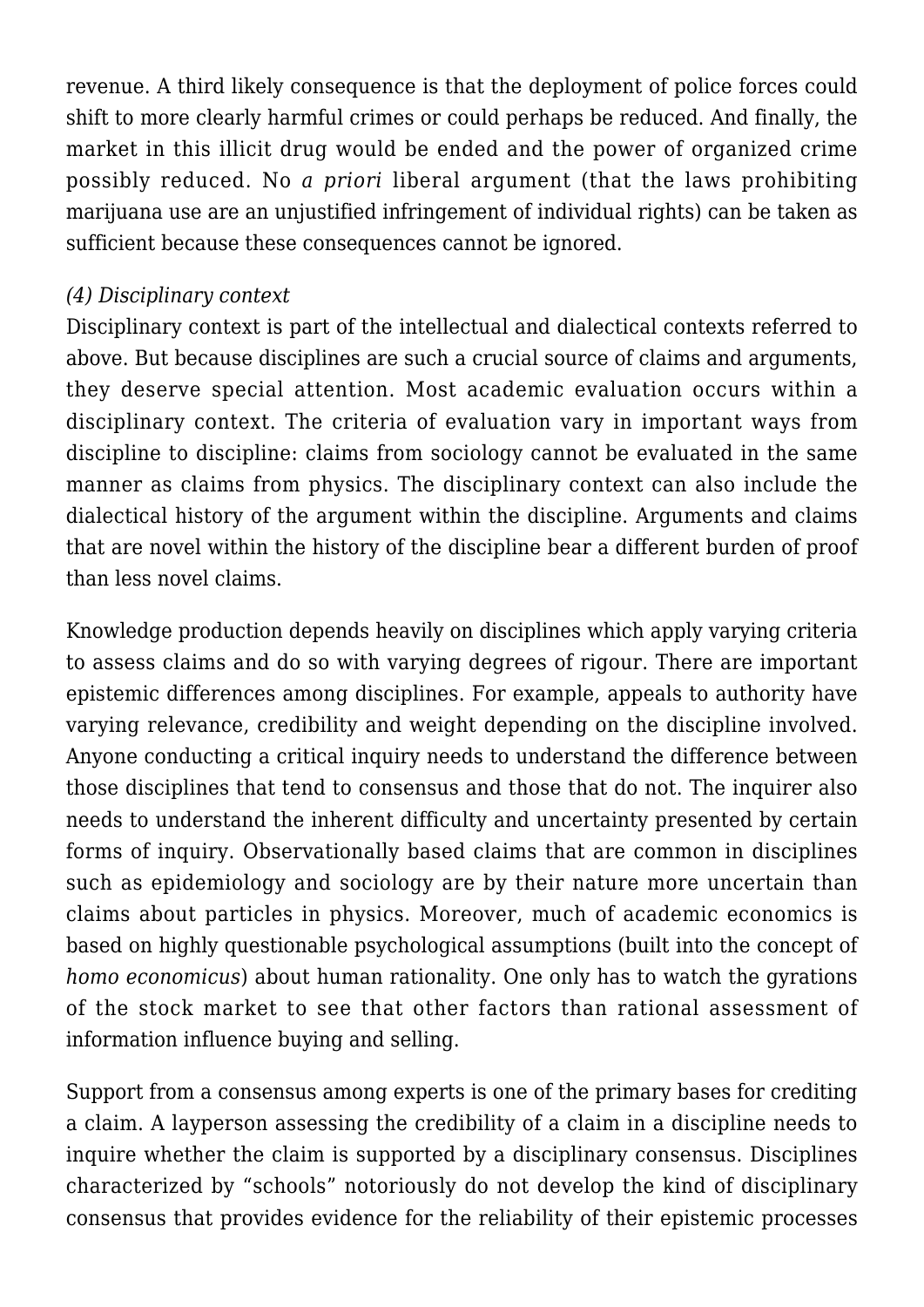and the credibility of their claims. Consensual views emerging from disciplines which have a tradition of achieving consensus based on well established epistemic criteria deserve our confidence. Nevertheless we can never ignore the possibility of "bandwagoning," i.e., the tendency of individuals to support currently popular views in their discipline for social rather than rational reasons.

A possible example of the bandwagon phenomenon in the disciplines of epidemiology and nutrition studies is argued for in a recent book by Gary Taubes (2007)*.* Taubes makes an extended case against the view that fat consumption is a primary cause of heart disease and obesity. His position is surprising since this view has been supported by hundreds of epidemiological studies (largely observational). Taubes provides his own analysis of many of these studies and reviews considerable alternative biological and epidemiological literature to support his critique. But he also makes the case that the widespread acceptance of this view was not the result of overwhelming scientific evidence, but rather the result of the intense efforts by leaders in the nutrition research community to promote their view. Taubes argues that adoption of an anti-fat position by governments was premature given the state of research, but once governments became committed, there was little interest in questioning the fat reduction research. As Taubes documents, the science supporting the benefits of reducing fat consumption is actually quite inconclusive. He adds to his argument an account of the political process by which reducing fat consumption became government policy and a health shibboleth, including intolerance toward objectors and the manipulation of funding opportunities by key players. In this part of his argument, he is attempting to explain why the theory that he is challenging could have such widespread acceptance. This is a relevant argumentative strategy since the existence of apparent consensus provides considerable support for the "anti-fat" point of view. To the extent that he is successful, his socio/political analysis enhances his critique of this widely accepted position.

We are not trying to judge his argument, but we do think that he is justified in using this additional non-scientific evidence about the dynamics of the relevant disciplines when making his case against the "fat theory." Public acceptance of the "fat theory" depends on the assumption that the views of the experts are based on an appropriate evaluation of the evidence. Evidence of social and political processes inconsistent with an evidence based approach creates a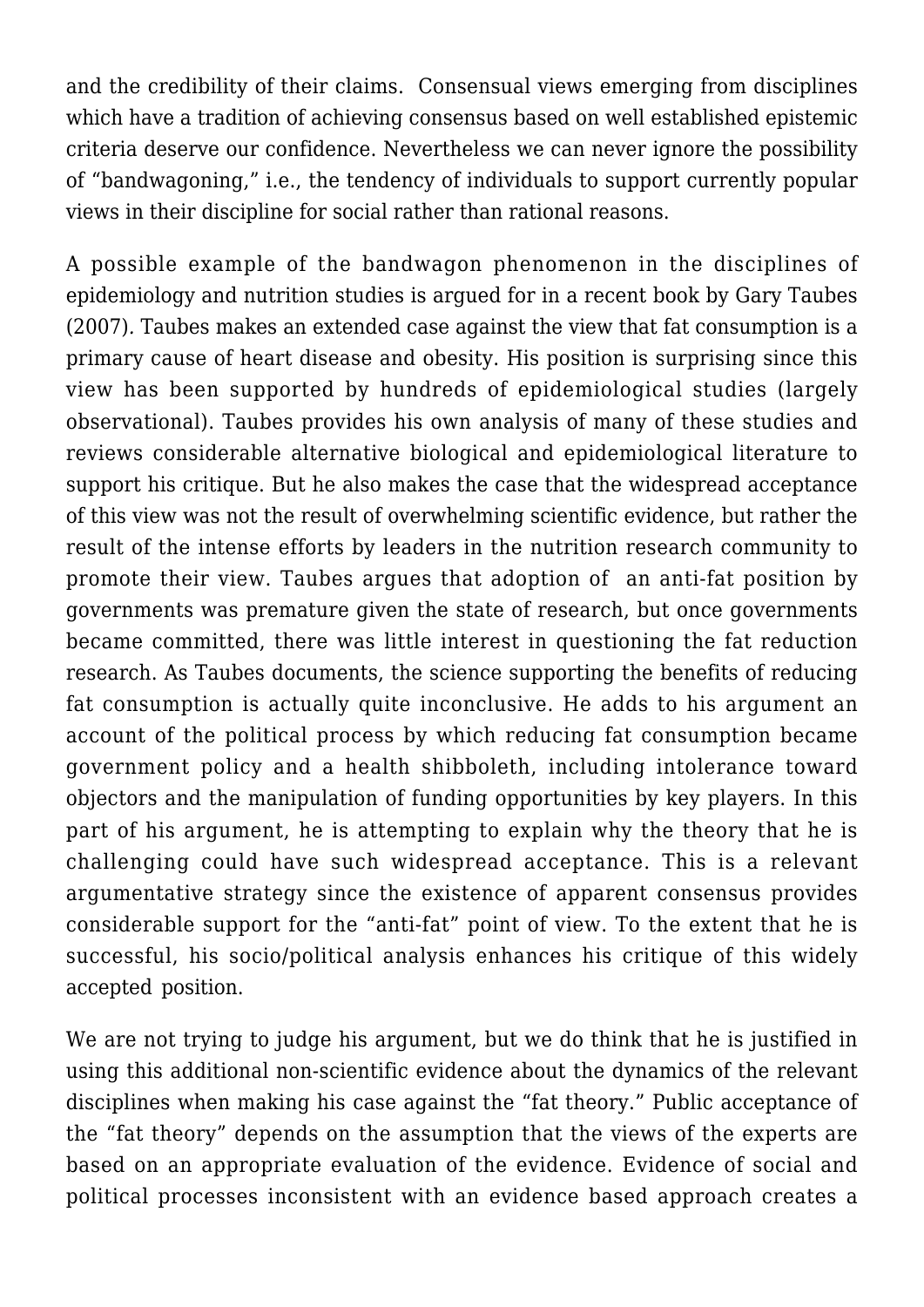justified suspicion of the consensus.

## *(5) Sources*

Contrary to the view that arguments should be evaluated independently of their authorship to avoid the fallacy of *ad hominem*, we argue that information about who is making an argument is frequently relevant to evaluation (although not determinative) because the credibility of an argument often involves trust that the author of the argument is appropriately knowledgeable and fair minded. Knowledge of the point of view of a source can inform the process by which arguments and claims are checked. In addition, while explanations of why a person holds a view cannot be used to dismiss a view, such evidence can be used to explain why a view which is lacking sufficient rational support is nevertheless held.

It is well established that information about the source of a claim or argument is justified in cases where trust in the source is the primary basis for accepting the argument or claim. The acceptance of observational claims (testimony) and of claims by experts to special knowledge depend on these sources being both trustworthy and appropriately knowledgeable. Evidence that the sources do not meet these standards is always relevant and sometimes sufficient to dismiss their views. On the other hand, the evaluation of testimony and appeal to authority is usually cited as an exception to the general rule that the strength of an argument and the credibility of its conclusion are independent of the source of the argument. In all other cases, citing circumstantial facts about the author of an argument (such as who she works for or the fact that she does not follow her own environmental dictums) is treated as an irrelevant and fallacious basis for rejecting an argument or conclusion.

In our view, what makes *ad hominem* arguments fallacious is not that they use irrelevant information about the author, but that they are usually too persuasive. For example, if someone of a left-leaning political orientation hears that an argument against raising the minimum wage is coming from a right-wing policy institute, there is a powerful temptation to just dismiss the view. Arguably to do so would be to commit the *ad hominem* fallacy. But surely the source of the argument is not irrelevant. The problem is that knowledge of the source is often too persuasive. Many fallacies are argument patterns whose persuasive power greatly exceeds their evidential worth**.**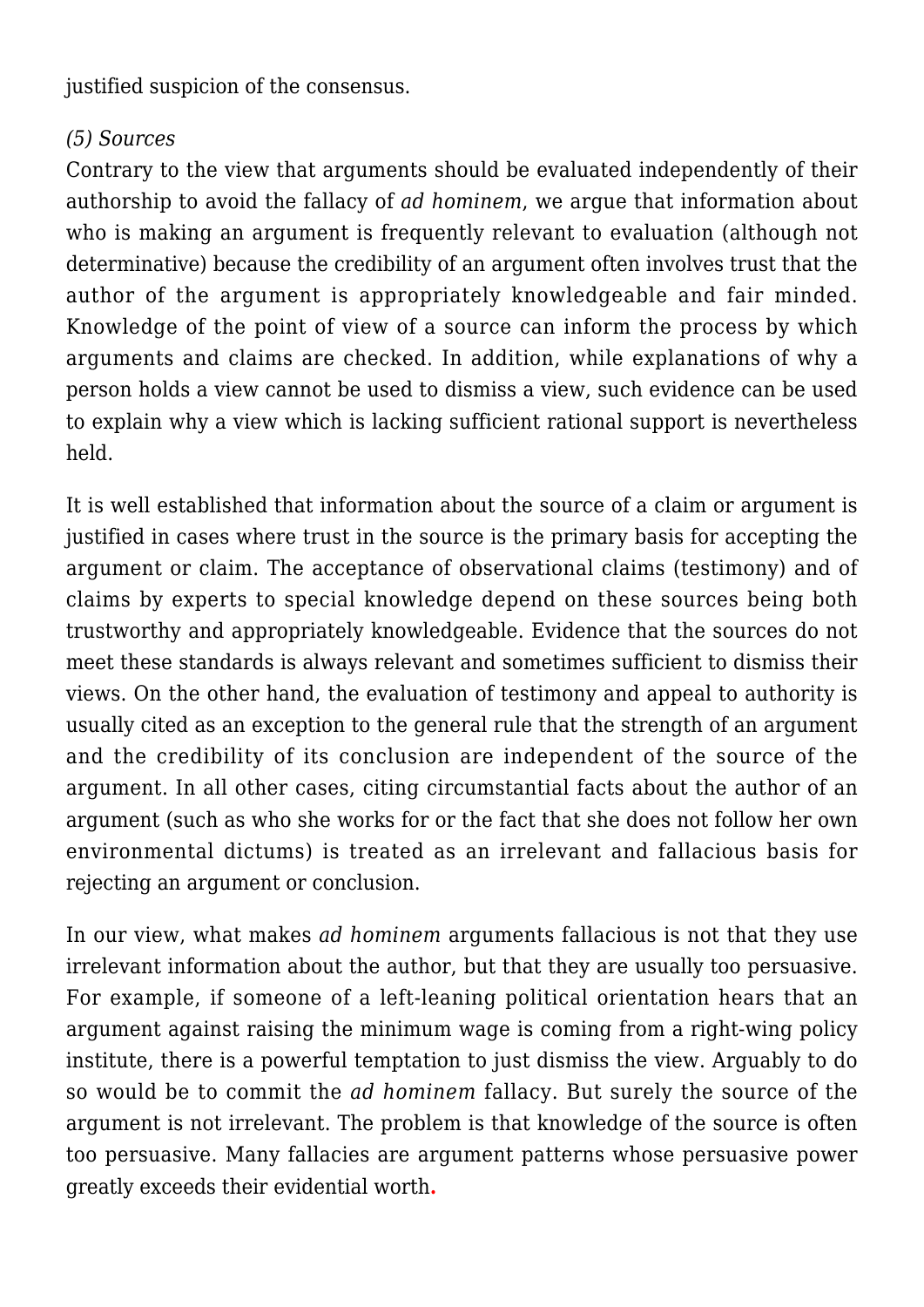*Ad hominem* information can "lead us into fallacious temptation" but that does not mean that *ad hominem* considerations do not have some rational worth. The credibility of an argument is based in part on accepting the premises. In many cases, part of the basis for this acceptance is the trustworthiness of the author of the argument. In scientific papers we trust that the anonymous author is at least not lying about the data. In newspaper editorials, references to facts of the news are usually accepted to the extent that the newspaper is a trustworthy source.

Although one can challenge any premise, for argumentation to proceed most premises will need to be accepted provided that they are plausible and that the author is a trustworthy source. This acceptance is not based on the author's expertise, but rather on a judgment that the author is a trustworthy source of information. In addition, the extent to which we credit the conclusion is not simply determined by the apparent support that the premises give the conclusion. Recognizing the dialectical nature of argument evaluation means that argument evaluation must involve assessment of an argument against its countervailing arguments and consideration. Whoever presents an argument has a dialogical duty to acknowledge counter arguments and to indicate why the supported argument is stronger than these. Trusting an argument's author to be both candid and knowledgeable about alternative views is part of the basis for a rational acceptance of the argument. If we have reasons to believe that the source of the argument is either not trustworthy (e.g., is not someone who would tell us about key counter arguments or evidence) or is not reliably competent (e.g., is not likely to have done due diligence on the relevant objections to the view), then these characteristics provide a good basis for not accepting the argument or conclusion.

In addition, knowing that a source is coming from a particular point of view can and should inform a more detailed investigation of their argument. One should not dismiss an argument because of the political bias of its source, but such information may give rise to an appropriate skepticism about the view. In the climate change debate, it is striking that almost all opponents of the anthropogenic view appear to have financial and other bases for their opposition. But is this observation an instance of the *ad hominem* fallacy? We think not. While their views should not be dismissed on this basis, this observation can be used against the critics along with other arguments such as their lack of alternative explanations for global warming.

The standard view, with which we disagree, also treats reference to psychological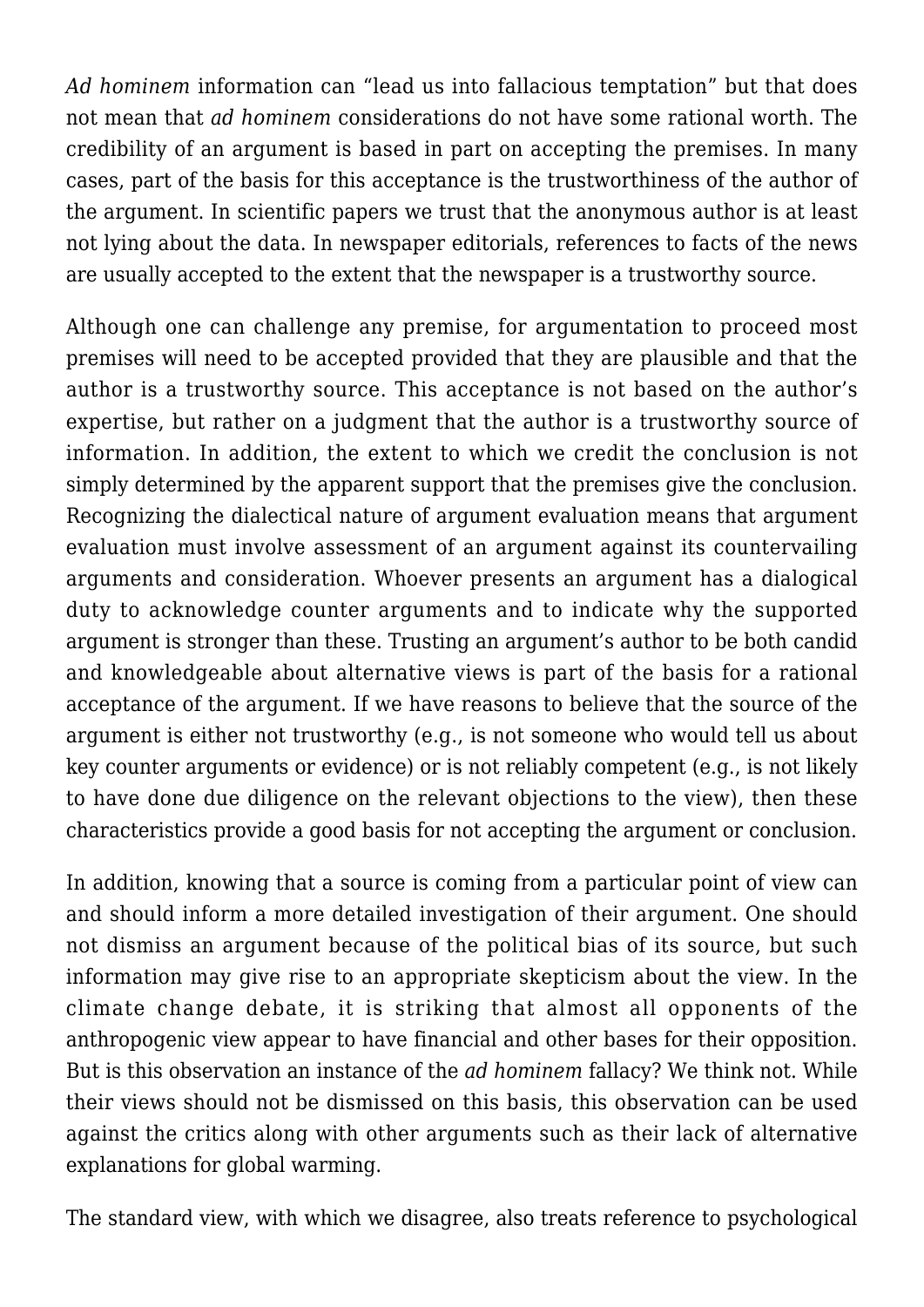explanations of a person's argument as fallacious. On this view, how one comes to a position, including whatever psychological motivation may be behind it, is not relevant to the assessment of the argument for the position. While understanding a person's motivation is certainly not sufficient for dismissing an argument, we would argue that it is not irrelevant.

The relevance of these considerations is nicely illustrated in a recent column in *Scientific American* by Michael Shermer. Shermer argues against the widely held view that people experience grief in the stages "denial, anger, bargaining, depression, acceptance," citing evidence from a variety of relevant experts that rejects this reigning view. These include current experts in the field who claim that there are no studies that support this view and that in their counseling work, they do not see any standard pattern. But Shermer does not end his case against the view by merely citing counter evidence from current authorities. He goes on to ask why it is that such a theory is attractive.

Why stages? We are pattern-seeking, storytelling primates trying to make sense of an often chaotic and unpredictable world. A stage theory works in a manner similar to a species-classification heuristic or an evolutionary-sequence schema. Stages also fit well into a chronological sequence where stories have set narrative patterns. Stage theories "impose order on chaos, offer predictability over uncertainty, and optimism over despair," explained social psychologist Carol Tavris, author of *The Mismeasure of Woman* (Shermer 1997).

The well known errors in the perceptions of correlation and coincidence clearly support this view. Of particular interest to us is Shermer's argumentative use of this information. Shermer uses the fact that there is a non-rational explanation for the view that grief comes in well structured stages as further evidence against the view. We believe that this form of argument, which involves first providing a rational basis for rejecting a view and then adding a plausible non-rational explanation for why the view is held, is a legitimate use of genetic information and is not fallacious.

## (6) Self

At least since Socrates' famous "know thyself" injunction, self awareness has been advocated as a key to reasonableness. No one escapes the historical context in which he or she lives. Everyone can, however, become much more self-aware about this context and its influence on their point of view. We reject the idea that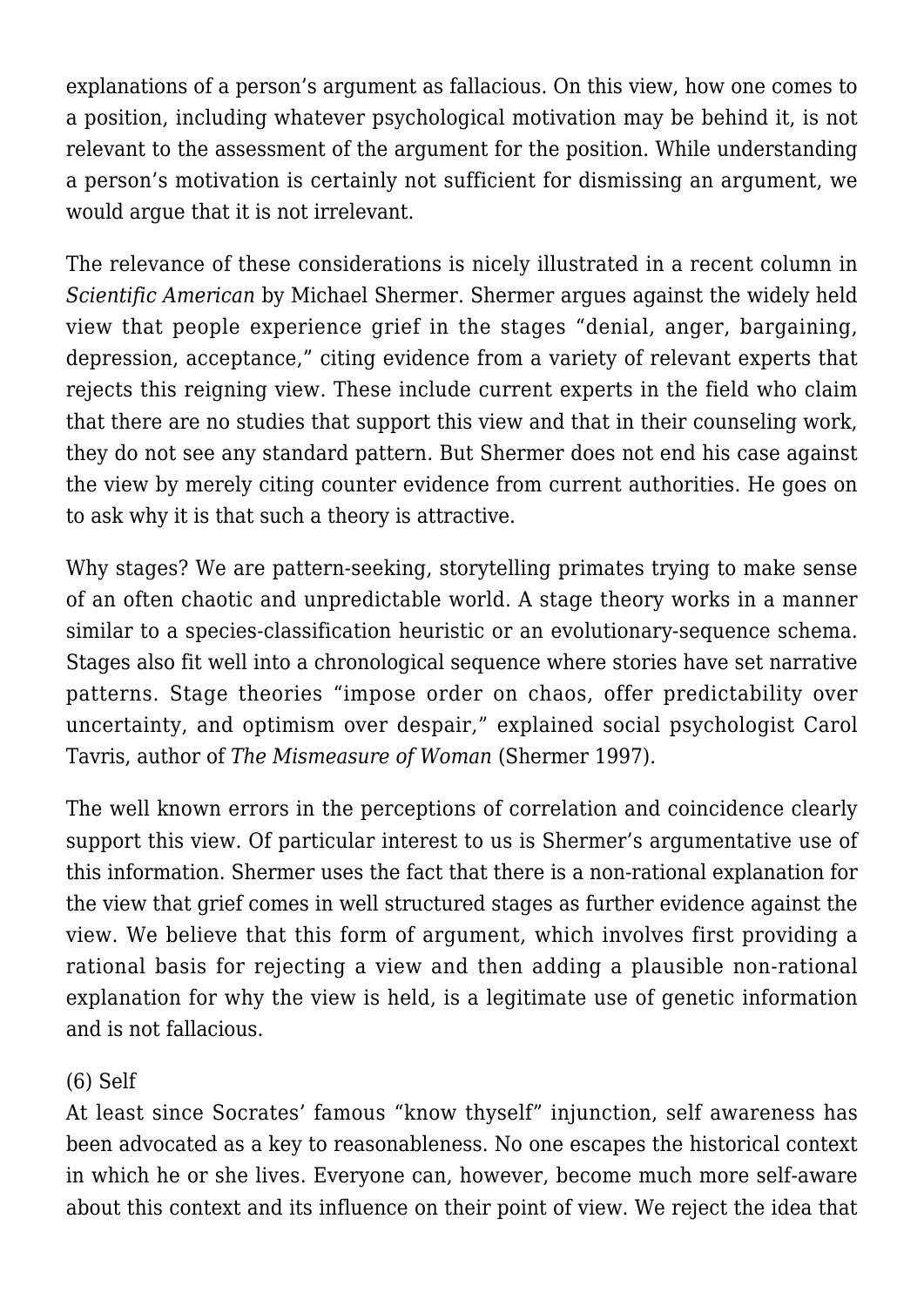all views are biases in the derogatory sense, but acknowledge that while there is no "view from nowhere," striving for the regulative ideal of objectivity is one that can be facilitated by personal, intellectual and cultural self awareness. It can also be facilitated by a number of intellectual strategies such as always seeking alternative views and considering and developing counter examples to reduce the problem of confirmation bias.

While argument evaluation obviously focuses on the argument, the person doing the evaluation is a crucial component of the process. One's initial views on an issue such as legalizing marijuana, or even one's fundamental world view on such questions as free will, justice, or God can influence a person's assessment of an argument. When trying to come to a reasoned judgment on a topic, one should be aware of one's own biases, point of view, and assumptions. Admittedly this is a limitless task, but it is part of the regulative ideal of being reasonable. "My grandchildren are all wonderful" reflects a harmless bias; "The Irish are genetically criminal" (as was sometimes said in New York at the turn of the 20th century) reflects a sinister bias.

Students often have definite points of view on many issues by the time they reach the post-secondary level. This is problematic only when they are unaware that they are adopting a point of view (e.g., a laissez faire economic view) but think it is just common sense (e.g., the poor are poor because they are lazy). Clearly the insidious form of bias is unselfconscious bias. A point of view is a bias only if it influences our judgment in an unreflective and unwarranted manner.

Let us take the nurture/nature debate as an example. Within our intellectual lifetime, the relative weight given to these two factors has shifted from nurture to nature. The supposed political implications of this shift, along with the evidential basis for it, continue to be debated. The early reaction against sociobiology was clearly motivated by a suspicion that a renewal of the nature hypothesis had sinister implications, from racism to support for a laissez faire economic system built on human selfishness.

We do not wish to enter this debate, but we do wish to note that as argument assessors, we are much more willing to view explanations of human behavior through a lens of biological influences than was true forty years ago This different lens reflects an objective shift of burden of proof. We are much more open to biological/genetic explanations of behavior. The new climate of fascination with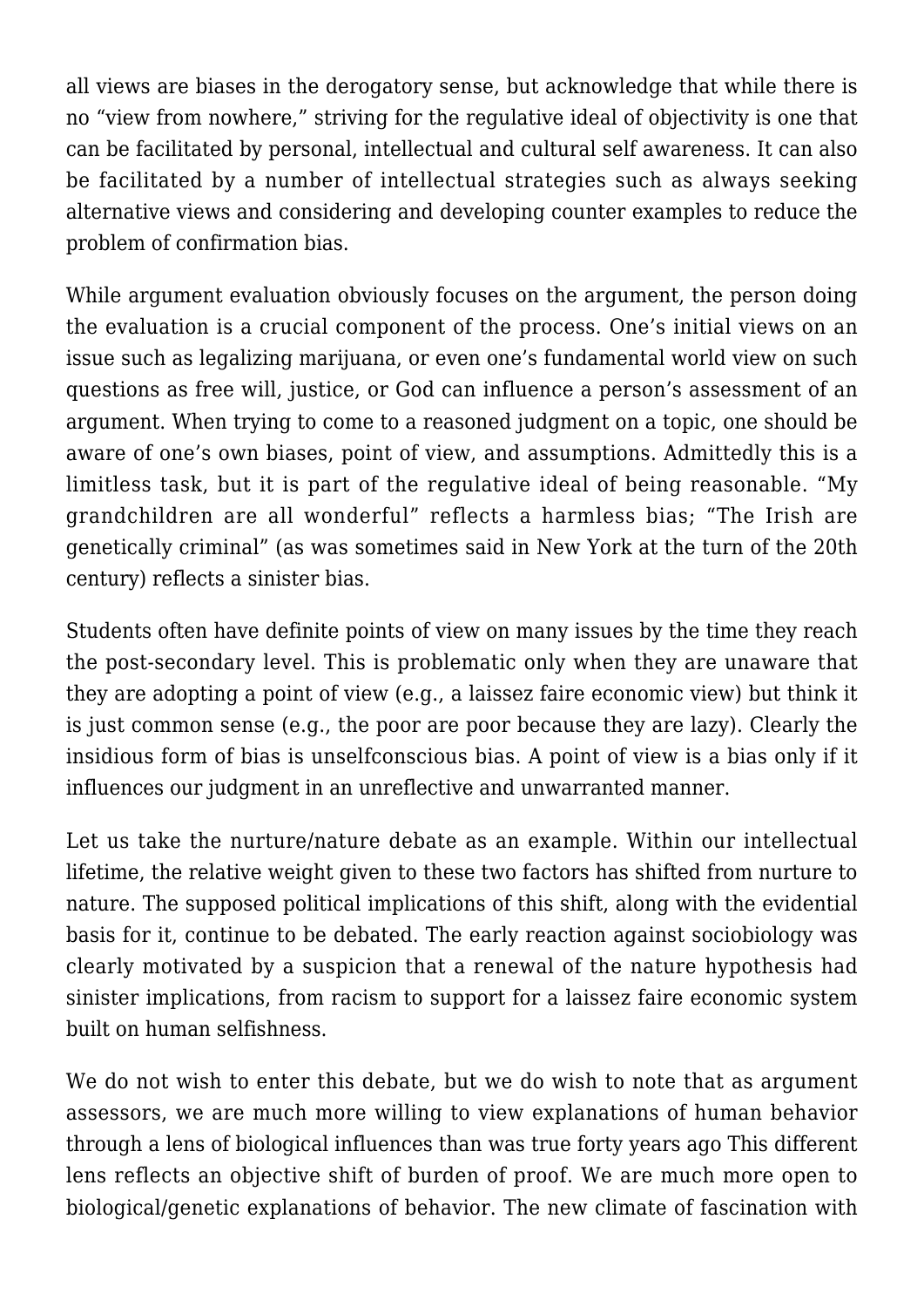genetic and biological explanation also doubtless carries its own collections of blinders and prejudices such as the presumption of a one characteristic – one gene explanation, or the ignoring of the role of biological context in determining gene expression.

Reflective people understand that they evaluate arguments and claims in a particular personal and cultural climate. To ensure that they are making a fair evaluation, they should give special care to the consideration of those views with which they have initial disagreement. Given the well documented phenomenon of confirmation bias, reflective assessors should also be skeptical of their own enthusiasm for evidence supporting their view. One strategy for ensuring that one is taking a fallibilist position is to try to state what kind of evidence would lead one to change one's opinion.

In addition, there is growing body of literature from behavioral economics that documents the pervasive influence of a variety of social conditions that can undermine our ability to be rational (Ariely 2010). The antidote to these influences is self awareness and a commitment to fair-mindedly consider alternative views. We are not simply arguing that an evaluator of an argument should be a fallibilist, prepared to admit error and willing to consider other views. Rather we are arguing that reasonable assessors should attempt to be cognizant of their own assumptions and intellectual leanings and should make special efforts during an inquiry to seek alternative views and counter arguments. Students need to become aware that they are embedded in a context and need to reflect on their own judgments in light of this.

# *3. Summary*

A reasonable assessment of an argument with the goal of reaching a reasoned judgment must take into account not only the content of the argument itself, but also a much wider context. This context includes:

(1) Dialectical context

Evaluating arguments requires a knowledge of the history of the debate surrounding the issue, especially counter arguments to the current position or argument being evaluated.

(2) Current state of belief or practice

An understanding of the current practice and beliefs in an area is important for evaluation, especially to the extent that this determines burden of proof.

(3) Intellectual, political, historical and social contexts